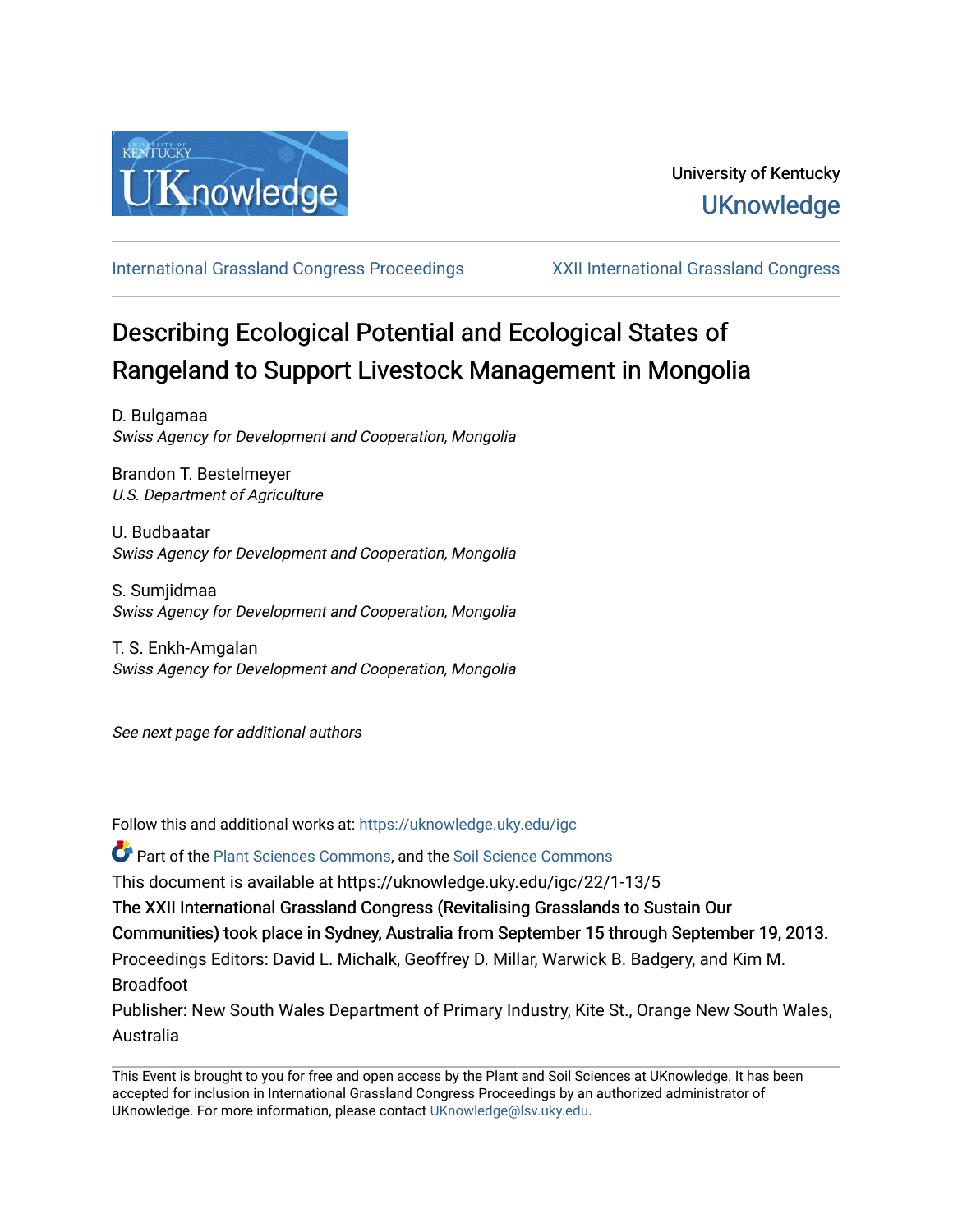# Presenter Information

D. Bulgamaa, Brandon T. Bestelmeyer, U. Budbaatar, S. Sumjidmaa, T. S. Enkh-Amgalan, J. W. Van Zee, B. Bolormaa, and L. Otgontuya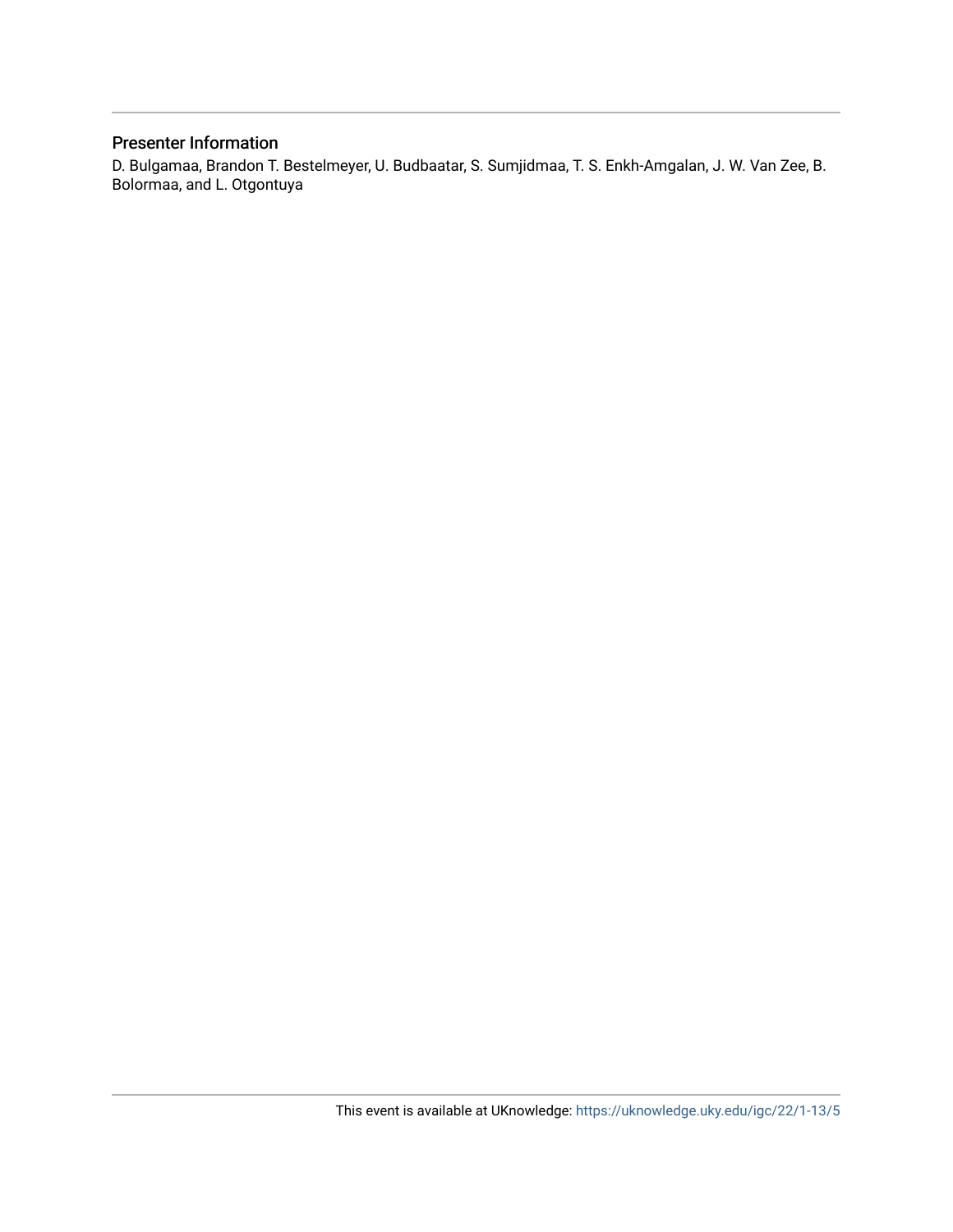# Describing ecological potential and ecological states of rangeland to support livestock management in Mongolia

Bulgamaa D<sup>A</sup>, BT Bestelmeyer<sup>B</sup>, Budbaatar U<sup>A</sup>, Sumjidmaa S<sup>A</sup>, Enkh-Amgalan TS<sup>A</sup>, *JW Van Zee <sup>B</sup> , Bolormaa B <sup>A</sup> and Otgontuya LA* 

<sup>A</sup> 'Green Gold' Program, Swiss Agency for Development and Cooperation, PO Box 218, Ulaanbaatar-38, Mongolia, www.greengold.mn

B USDA-ARS Jornada Experimental Range, Las Cruces NM, USA Contact email: Bulgamaa@greengold.mn

**Abstract.** Perception of rangeland degradation in Mongolia and its causes are well known but herders and policy makers lack clear messages on how much rangeland is degraded, whether is it reversible, and what management changes should be implemented. This paper illustrates a portion of our ongoing efforts to develop ESDs that can be used at the grass roots level as management tools. At the Undurshireet soum study site, which is split mainly into Gravelly, Loamy, Sandy, and Deep sandy ecological sites, rangeland community shifts in Gravelly and Loamy ecological sites are interpreted as reversible shifts in species composition or species proportion within the states, indicating that a change to grazing management may be effective for restoration of desired conditions. Sandy and Deep sandy ecological sites in this area are at high risk of erosion and may be more difficult to restore.

**Keywords:** Rangeland degradation, ecological potential, ecological site description, state and transition model

#### **Introduction**

Statistics show that one-third of all Mongolian's lives are directly dependent on pastureland, indicating that rangeland has high value from the ecological, economic and social perspectives of this country. Drastic changes in Mongolian nomadic lifestyles in the past two decades require that evidence-based policies and management tools be implemented at the grass roots level. Some estimates report that as much as 70% of Mongolian rangeland is degraded. Herders are waiting for tools to enable them to say how much rangeland is degraded, whether is it reversible, and what management changes should be implemented.

Concurrently, the Government needs an appropriate tool for linking rangeland monitoring to sound management and decision making. Ecological site descriptions (ESDs) and the state and transition models are synthetic concepts that communicate the ecological potential of a distinct land area (the ecological site) and the alternative states or plant community variants within states, and the causes of shifts among them, observed on an ecological site (the state and transition model). Rangeland use agreements made between pasture users groups and the local government can include information on the reference state/ ecological potential of their grazing area, the current state or conditions at the time agreement is established, the consequent recommendations for grazing management, and expectations for subsequent change (*e.g*., what rangeland attributes should improve or be sustained). Importantly, this approach provides local government with vital information to design enforcement mechanisms to improve rangeland functions and support and reward those who sustain desired rangeland condition. As yet, however, there are few examples of ESD development in Mongolia. In this paper, we describe a portion of our ongoing efforts to develop ESDs that can be used in the development of pasture use agreements. Specifically, we use multivariate analysis of soil profile properties to suggest conceptual divisions for ecological sites and then develop concepts and management interpretations for those site classes.

#### **Site description**

Undurshireet soum of Tuv aimag is located in the centre of Mongolia (Fig. 1). The northern areas of this steppe region, representing 34% of the total area of Mongolia, have relatively low annual precipitation (220 mm), are dominated by perennial grasses and shrubs and are generally referred to as dry steppe. Temperatures show a high variability, with the average temperature in the coldest month (January) being  $-17.1^{\circ}$ C and in the warmest month (July) being 20.3°C. Due to livestock privatization and also the geographical location being closer to market, the livestock number in sheep units has doubled and the number of animals per ha has increased from 0.56 to 1.20 in past 5 years.

Plots sampled in the Undurshireet soum area were predominantly Loamy, Gravelly, and Sandy/Deep sandy ecological sites and their relationship to the ordination is shown in Figure 2. Based on vegetation survey from sites, expert workshops, questionnaires from herders and a literature review we used the ESD concept for this region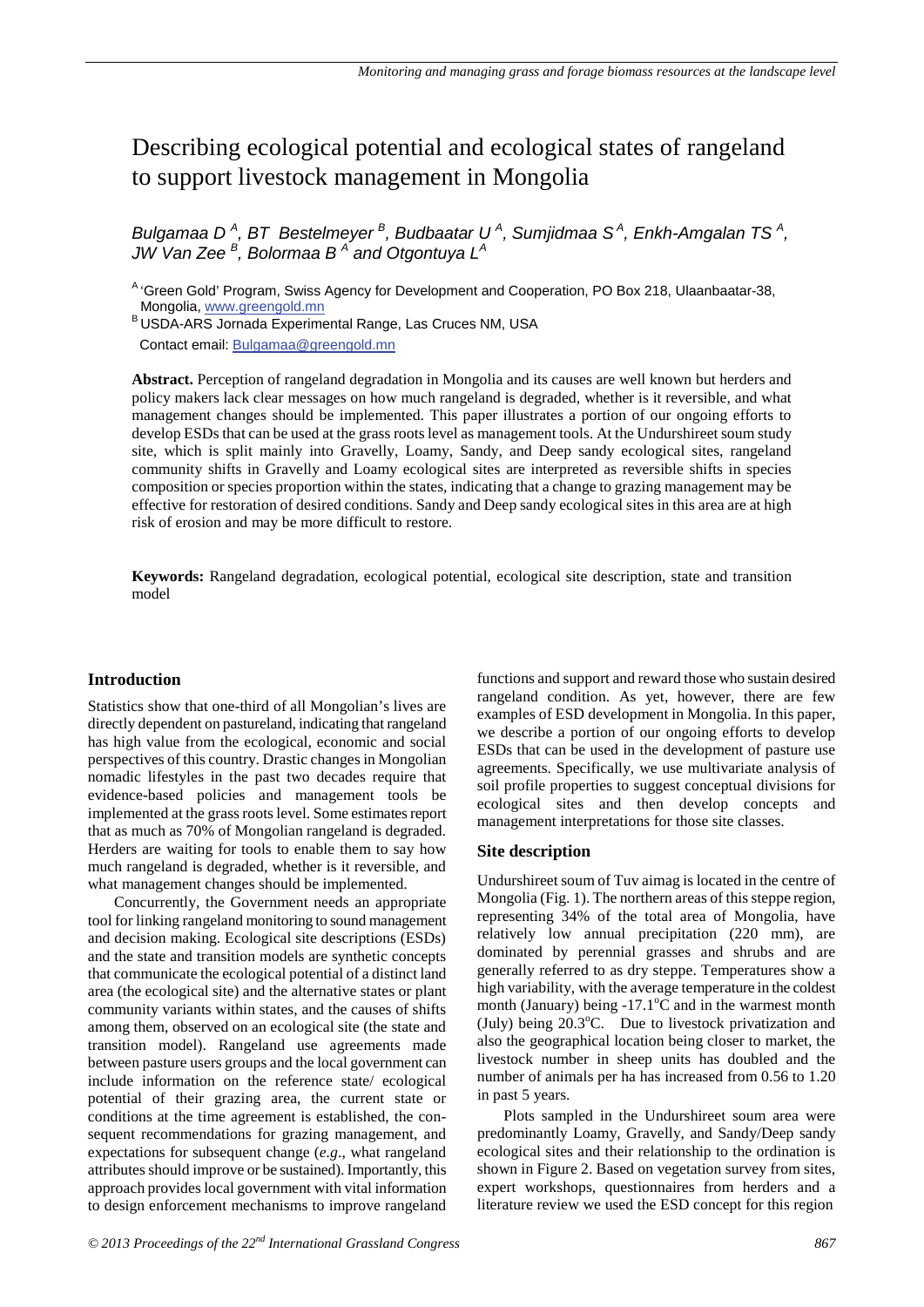

**Figure 1. Sampling sites in Undurshireet**

**Table 1. Component matrix of PCA with factor loadings of 1 environmental variables**

| Variable    | Eigenvector |           |
|-------------|-------------|-----------|
|             |             | 2         |
| Slope       | $-0.2336$   | 0.8378    |
| ClayB       | 0.5452      | 0.1543    |
| Rock $A\&B$ | $-0.2910$   | 0.8077    |
| Sand A      | $-0.8736$   | $-0.3138$ |
| Silt A      | 0.6785      | 0.3205    |
| Sand B      | $-0.9271$   | 0.0206    |
| Silt B      | 0.8597      | $-0.1465$ |

as a roadmap for defining or assessing the existing states of soum rangelands having different ecological potential. For example, whether these areas are degraded, if so to what extent, whether degradation is reversible and what management should be recommended. As a part of the ESD concept we drafted the state and transition models for these three common ecological sites based on data, experts and herders knowledge on community changes.

#### **Methods**

Staff from the National Agency for Meteorology and Environmental Monitoring were trained to carry out standardised, repeatable measurements of rangeland and soil sampling to update existing monitoring procedures and a National Rangeland Monitoring Database was initiated to house data from 1550 monitoring plots that had been established. A sampling campaign was undertaken in 2009- 2011 to record data at existing monitoring sites using new procedures as well as at additional inventory sites, totaling 600 samples across different ecological zones of Mongolia.

Line-point intercept, gap intercept, and soil profile and landscape characterizations were performed at each site following Herrick *et al.* (2005) and Bestelmeyer *et al.* (2009). Recorded soil, vegetation and geomorphological data from different ecological sites and states within the target soums followed the ESD methodology of NRCS, USDA are entered in DIMA program (Data base for Inventory, Monitoring and Assessment).

Based on data from the last three years, plus knowledge and experience from local representatives, we



**Figure 2. Ordination graph of ecological sites of dry steppe along PCA factor scores (N=29).** 

developed ecological site concepts for the main ecological zones and state-and-transition models for the most common rangeland communities within those zones.

As an example, we present exploratory analysis of a data set featuring 29 plots in Undurshireet soum. Ordination analysis (Principal Component Analysis (PCA); PCORD 6; Peck 2010) was used to examine the relationships between soil variables (Table 1).

#### **Results and discussion**

The PCA extracted three axes that explained 85% of total variance of the environmental data set. Increasing values along the first axis (46% of variance) represent an increase of clay and silt in both the A and B horizons that should be related to increasing soil water holding capacity. The second axis (23%) was related to an increase of gravel and slope percent. Increased gravel and cobble content and slope in the steppe zone are associated with hilly areas resulting in higher rates of water capture. High water availability in rocky areas where runoff is slowed may promote grass community resilience on hills (Zemmrich 2005) but if erosion occurs it can be irreversible.

Plots sampled in the Undurshireet soum area were predominantly Loamy, Gravelly, and Sandy/Deep sandy ecological sites and their relationship to the ordination is shown in Figure 2. Based on vegetation survey from sites, expert workshops, questionnaires from herders and a literature review we used the ESD concept for this region as a roadmap for defining or assessing the existing states of soum rangelands having different ecological potential. For example, whether these areas are degraded, if so to what extent, whether degradation is reversible and what management should be recommended. As a part of the ESD concept we drafted the state and transition models for these three common ecological sites based on data, experts and herders knowledge on community changes.

#### *Loamy ecological site*

Vegetation was dominated by *Stipa* communities having Sandy loam surface texture, argillic horizon with >10% clay content in B horizons and calcium carbonate present in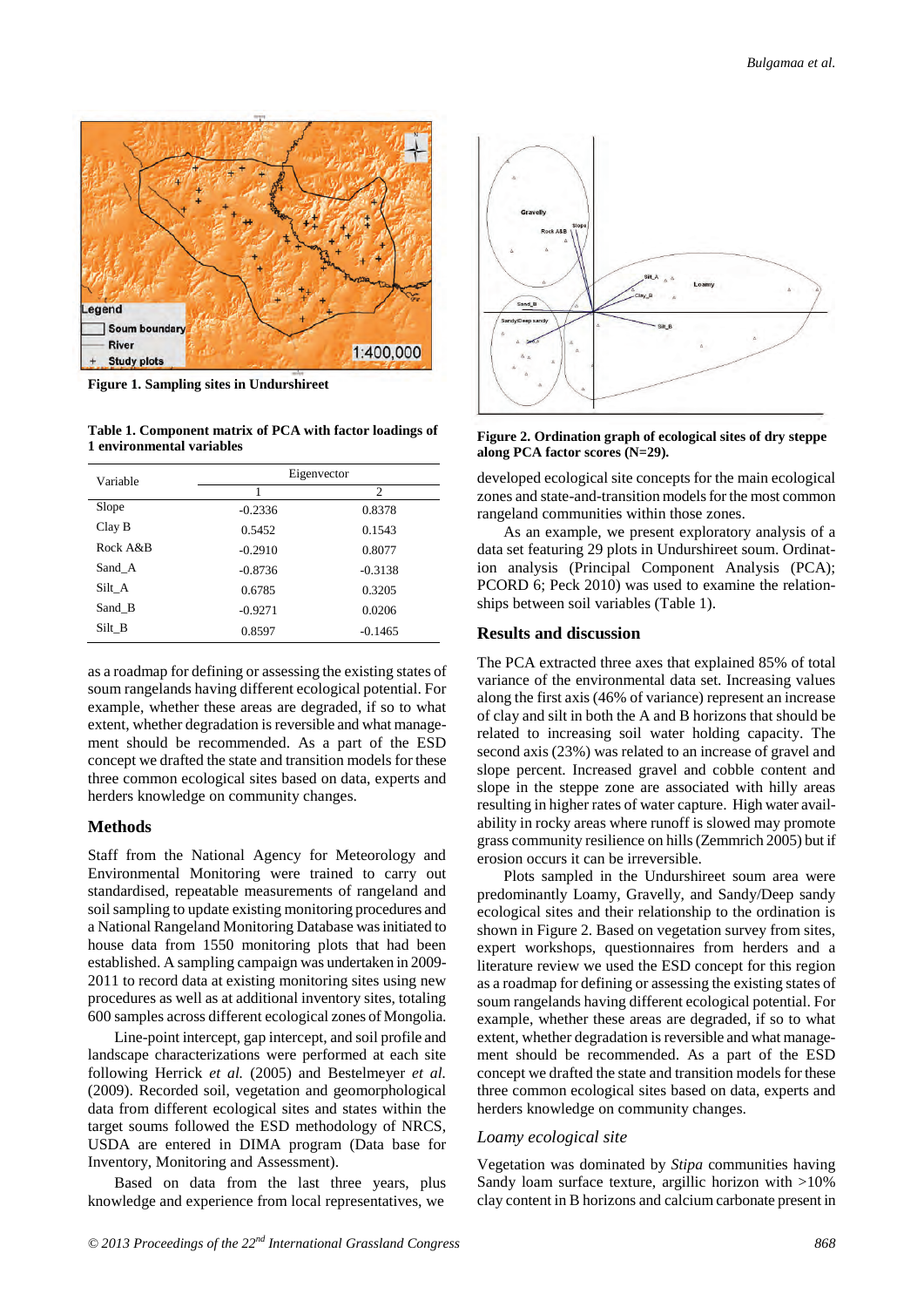

**Figure 3. Soil profile in Sandy/Deep sandy ecological site** 





the B horizon. Loamy ecological sites occur mainly in upland areas and are usually used for winter and spring pasture in the Undurshireet case where the productivity and species richness is relatively high. According to expert knowledge and our data, livestock grazing can increase *Artemisia frigida* and *Artemisia adamsii* especially near to water points and camps. Recorded vegetation changes are mostly community phase shifts (Bestelmeyer *et al.* 2009) indicating the potential of reversibility through improved management practices.

### *Gravelly ecological site*

Gravelly ecological sites were located on hills higher than 1200 m with slopes greater than 7%. Soil profiles featured  $>25\%$  rock fragments by volume from 0-50 cm depth, no argillic horizon, and infrequent calcic horizons. *Stipa* dominated communities were common and *Artemisia frigida* and other grass species were subdominants. Very little or no Caragana spp. were observed and xerophytic species such as *Arenaria capillaries* and *Ptilotrichum* 



**Figure 5. State and transition model for Sandy/ Deep sandy ecological site proposed based on our rangeland inventory data and experts workshop.** 

*canescens* were present. This ecological site had the highest species diversity ( $>8$  perennial species) and was grazed mostly in the winter, spring and autumn. Compared to the other two ecological sites the plant communities exhibited less species variability. Like the Loamy ecological site, plant community shifts in Gravelly sites where the key perennial grass species are present in good proportion are interpreted as reversible shifts in species composition or species proportion within the states, indicating that a change to grazing management may be effective for restoration of desired conditions.

## *Sandy/Deep sandy ecological site*

This site type is generally located in the bottom of mountain valleys and flood plains along rivers. Usually no argillic horizon is present or argillic horizons have low clay content (<8%). Calcic horizons are absent (Fig. 3). Vegetation may shift from grassland with shrubs to a shrubland dominated by Caragana coppices (Fig. 4 and 5). In the grassland with shrub state, open spaces between Caragana shrubs are covered by grass and forbs. In the shrubland states, annual forbs are common between coppices and species richness is very low (2-7 perennial species). Being close to rivers, Sandy/Deep sandy ecological sites are commonly summer pastures with the highest grazing pressure for whole growing season. Sandy/Deep sandy ecological sites in this area have a high risk of erosion and undesired plant community change. The reversibility of shifts to coppice dunes is not well